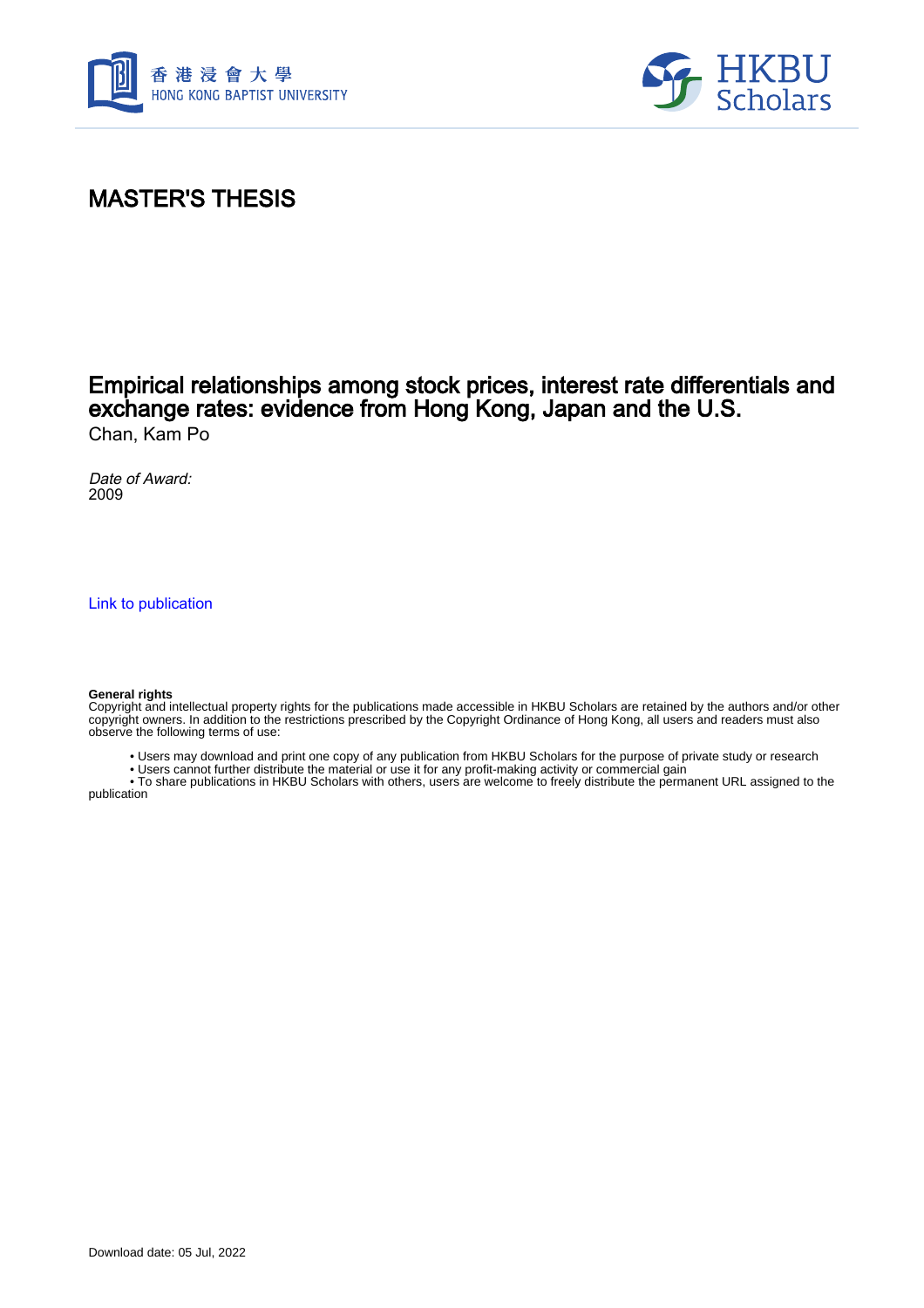# **Empirical Relationships Among Stock Prices, Interest Rate Differentials and Exchange Rates: Evidence from Hong Kong, Japan and the U.S.**

**CHAN Kam Po** 

### **A thesis submitted in partial fulfillment of the requirements**

**for the degree of** 

**Master of Philosophy** 

**Principal Supervisor: Dr. HUNG Wan Sing** 

**Hong Kong Baptist University** 

**September 2009**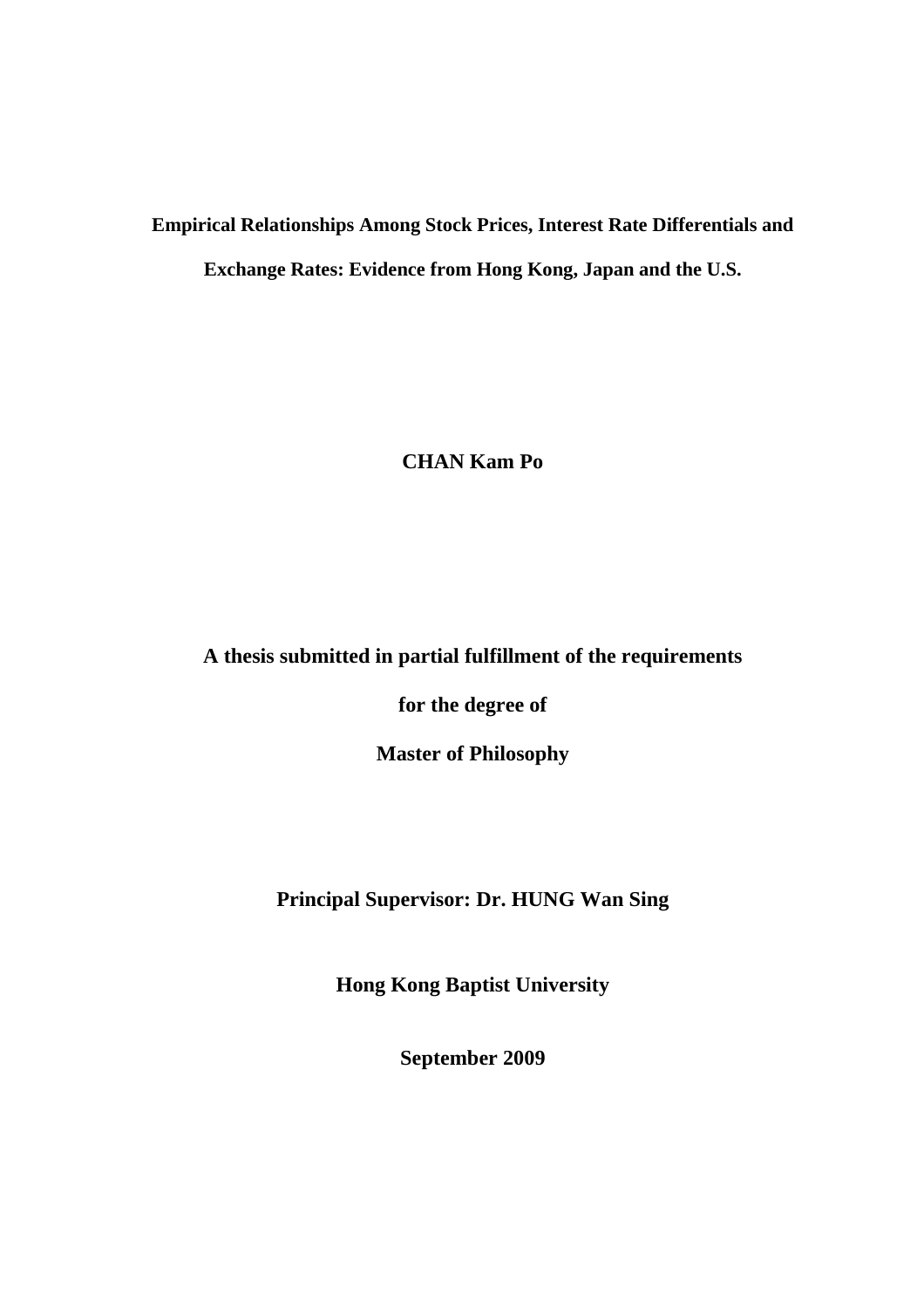### **ABSTRACT**

In recent years, the global stock crises are induced by short-term capital flows which constitute the market volatilities. Interest rate differentials may be considered as one of the major factors driving the direction of capital flows. This thesis takes account of this issue and examines the dynamic interactions, and the long-run relationship among stock prices, interest differentials and exchange rates. Various econometric techniques, namely cointegration, error correction model, impulse response functions and forecasting variance decomposition, are employed to investigate the postulated relationship and analyze the effect and persistence of a shock in one variable to itself as well as to the other variables in the system. Empirical findings indicate that there exists a single cointegrating relationship among the stock indices, interest differentials and exchange rates, even across different time spans of interest spreads. Specifically, for the Hong Kong stock market, the interest spreads between the Australian dollar and the Yen, and the U.S. stock index are both statistically significant in all time spans, along with the expected positive signs. This implies that they are positively correlated with the Hong Kong stock index. In addition, the shock to the interest spread between the U.S. dollar and the Yen elicits a statistically significant response on the U.S. stock market at the 5% level among other interest spread shocks.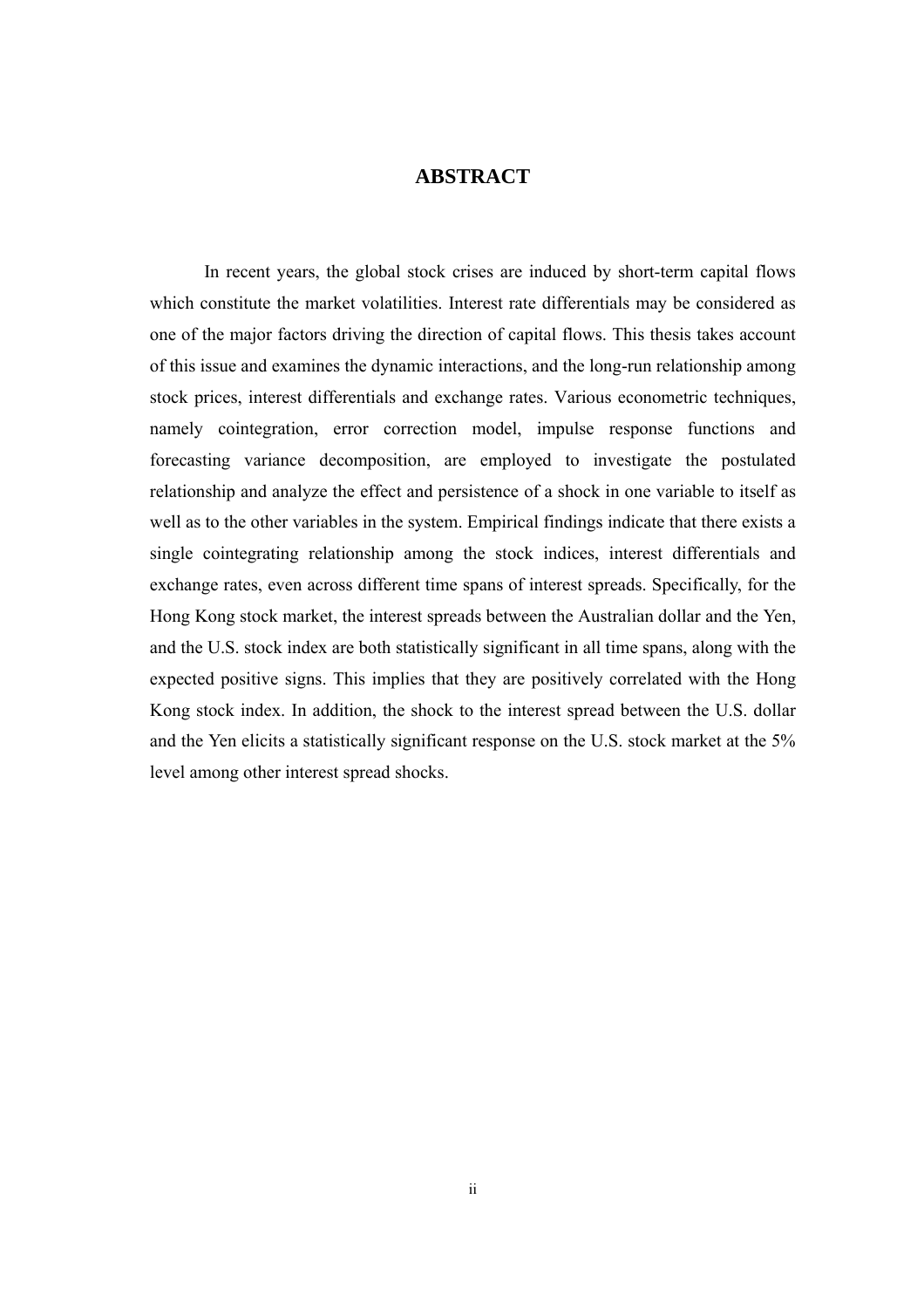### **TABLE OF CONTENTS**

|                                                                  | iii       |
|------------------------------------------------------------------|-----------|
|                                                                  | $\dot{v}$ |
|                                                                  | vi        |
|                                                                  |           |
|                                                                  |           |
|                                                                  |           |
|                                                                  |           |
|                                                                  |           |
|                                                                  | P.7       |
| 2.2 Relationship between Interest Differentials and Stock Prices | P.8       |
| 2.3 Relationship between Exchange Rates and Stock Prices  P. 12  |           |
|                                                                  |           |
|                                                                  |           |
|                                                                  | P. 19     |
|                                                                  | P. 20     |
|                                                                  | P. 21     |
|                                                                  | P. 24     |